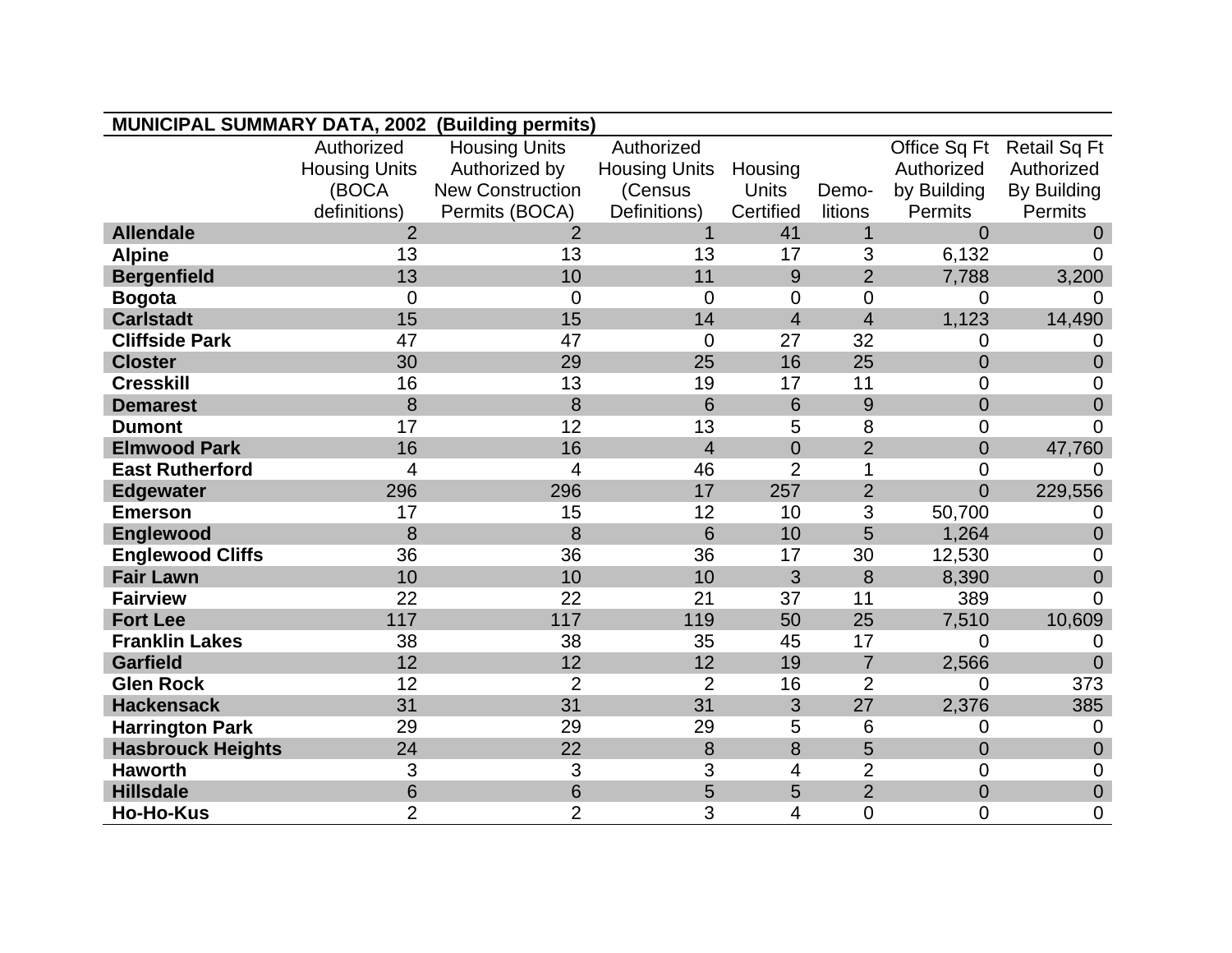| Leonia                  | 11             | 11             | 10             | $\overline{2}$ | $\overline{2}$ | $\overline{0}$ | $\mathbf 0$      |
|-------------------------|----------------|----------------|----------------|----------------|----------------|----------------|------------------|
| <b>Little Ferry</b>     | 8              | 8              | 7              | 6              | $\overline{0}$ | 170,526        | 0                |
| Lodi                    | 34             | 34             | 35             | 45             | 0              | $\overline{0}$ | $\overline{0}$   |
| <b>Lyndhurst</b>        | 8              | 8              | 38             | 19             | 5              | 6,284          | $\mathbf 0$      |
| <b>Mahwah</b>           | 22             | 22             | 65             | 54             | 9              | 1,424          | $\overline{0}$   |
| <b>Maywood</b>          | 3              | 3              | 3              | $\overline{2}$ | 3              | 2,800          | $\mathbf 0$      |
| <b>Midland Park</b>     | 13             | 12             | 6              | 5              | $\overline{2}$ | 2,338          | $\overline{0}$   |
| <b>Montvale</b>         | 15             | 15             | 9              | 32             | $\overline{2}$ | 0              | $\overline{0}$   |
| <b>Moonachie</b>        | $\overline{4}$ | $\overline{4}$ | $\overline{4}$ | 8              | $\mathbf 0$    | $\overline{0}$ | $\overline{0}$   |
| <b>New Milford</b>      | 6              | 6              | 6              | 8              | $\overline{2}$ | 3,100          | $\overline{0}$   |
| <b>North Arlington</b>  | 13             | 13             | 13             | 3              | 7              | 916            | 11,200           |
| <b>Northvale</b>        | $\overline{7}$ | $\overline{7}$ | 6              | 10             | 6              | 5,500          | 0                |
| <b>Norwood</b>          | 12             | 12             | 11             | $\overline{4}$ | 5              | $\overline{0}$ | $\Omega$         |
| <b>Oakland</b>          | 5              | 5              | 130            | 9              | 3              | 14,845         | 18,448           |
| <b>Old Tappan</b>       | 50             | 50             | 39             | 20             | 6              | 736            | $\Omega$         |
| <b>Oradell</b>          | $\overline{0}$ | $\overline{0}$ | $\overline{0}$ | 3              | 1              | 200            | 0                |
| <b>Palisades Park</b>   | 117            | 114            | 96             | 88             | 32             | 20,028         | $\overline{0}$   |
| <b>Paramus</b>          | 96             | 95             | 95             | 162            | 10             | 1,012          | 401,803          |
| <b>Park Ridge</b>       | 19             | 19             | 36             | 30             | 8              | $\mathbf 0$    | $\Omega$         |
| Ramsey                  | 9              | 9              | 9              | 26             | 5              | 0              | 33,041           |
| <b>Ridgefield</b>       | 9              | $\overline{7}$ | $\overline{7}$ | 10             | 12             | 4,850          | 0                |
| <b>Ridgefield Park</b>  | $\overline{0}$ | $\overline{0}$ | $\overline{0}$ | $\overline{0}$ | $\overline{0}$ | $\overline{0}$ | $\mathbf 0$      |
| Ridgewood               | 10             | 10             | 10             | 5              | 10             | $\overline{0}$ | $\overline{0}$   |
| <b>River Edge</b>       | $\overline{2}$ | $\overline{2}$ | 3              | $\overline{2}$ | 1              | 3,085          | 0                |
| <b>River Vale</b>       | 12             | 12             | 12             | $\mathbf 0$    | $\overline{7}$ | $\overline{0}$ | $\boldsymbol{0}$ |
| <b>Rochelle Park</b>    | 3              | 3              | 3              | 4              | 0              | 15,099         | $\mathbf 0$      |
| <b>Rockleigh</b>        | $\overline{0}$ | $\overline{0}$ | $\overline{0}$ | $\overline{0}$ | $\overline{0}$ | $\overline{0}$ | $\overline{0}$   |
| <b>Rutherford</b>       | 12             | 12             | 13             | 4              | 9              | 19,600         | 0                |
| <b>Saddle Brook</b>     | 13             | 13             | 8              | 8              | 3              | $\overline{0}$ | $\boldsymbol{0}$ |
| <b>Saddle River</b>     | 5              | 5              | 33             | 18             | 0              | $\overline{0}$ | $\mathbf 0$      |
| <b>South Hackensack</b> |                |                | 8              | $\overline{0}$ | $\overline{0}$ | $\overline{0}$ | $\mathbf 0$      |
| <b>Teaneck</b>          | 279            | 279            | 275            | 16             | 16             | $\overline{0}$ | $\mathbf 0$      |
| <b>Tenafly</b>          | 54             | 54             | 69             | 30             | 26             | 16,000         | $\overline{0}$   |